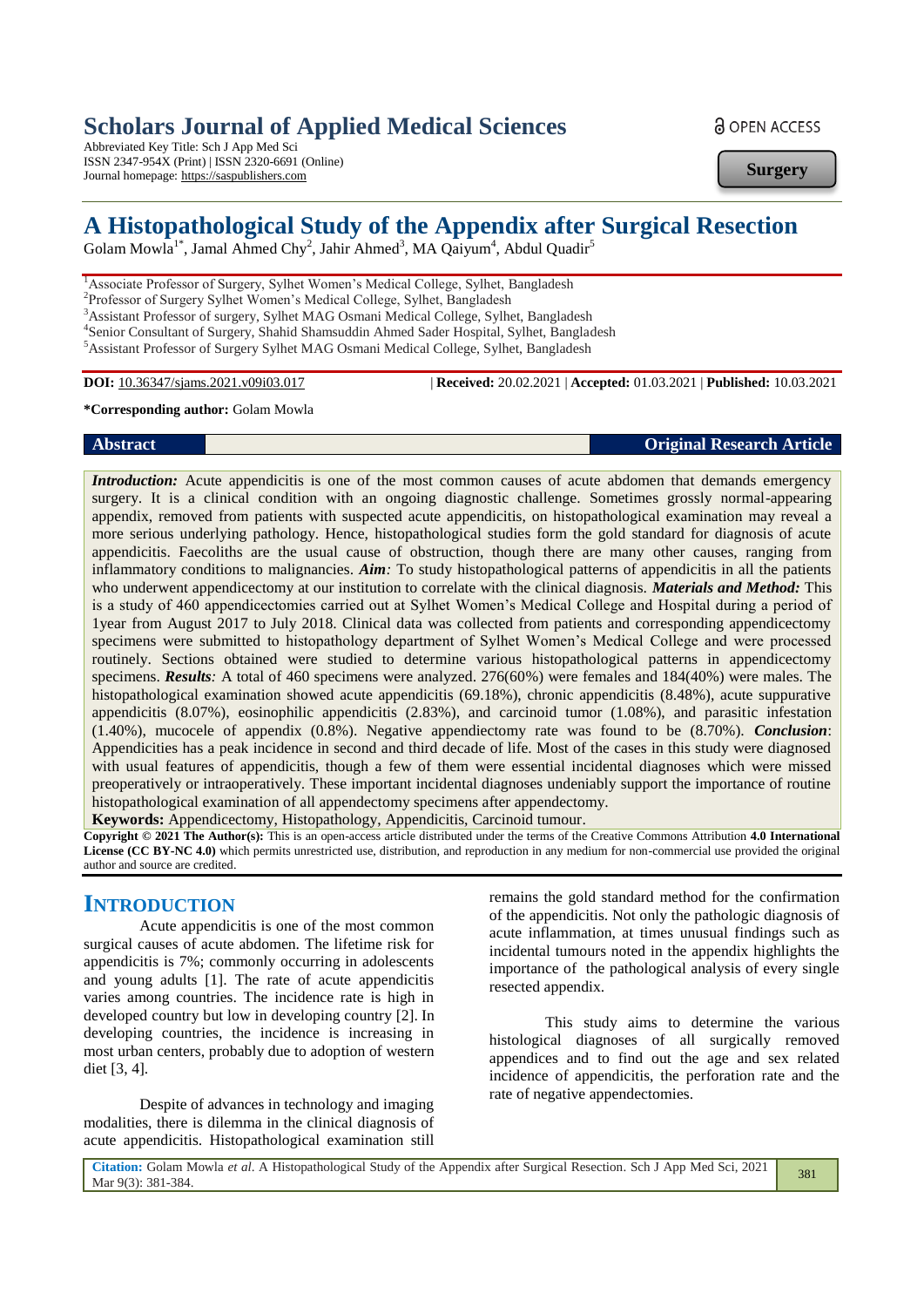## **MATERIALS AND METHOD**

This study was carried out in the department of surgery, Sylhet Women's Medical College and Hospital, Sylhet during a period from August 2017 to July 2018. A total of 460 emergency and interval appendicectomies were done for cases of clinically suspected appendicitis.

Diagnosis was done by history, clinical examination and relevant investigations. All corresponding specimens were collected and submitted to the department of pathology. Relevant clinical data was retrieved. Gross findings were noted. Specimens were fixed in 10% formalin, routine tissue processing and paraffin embedding was done and 5 micrometre thickness sections obtained, were studied. Haematoxylin and eosin staining was used. Histopathological finding were recorded on the data sheet.

## **RESULTS**

Four hundred and sixty appendicectomy specimens were collected for a study period of 1 year from August 2017 to2018 in the department of surgery. Among these patients, 276 were female and 184 were males, thus making a female: male ratio of 1.5:1. [Table 1] Out of these 460 cases, 406 cases had histological proven appendicitis.

**Table-1: Age & gender specific distribution in acute appendicitis patients**

| Age       | <b>Males</b> | <b>Females</b> | <b>Total</b> |
|-----------|--------------|----------------|--------------|
| $0-9$     |              |                |              |
| $10-19$   | 61           | 96             | 157          |
| 20-29     | 65           | 85             | 150          |
| 30-39     | 40           | 68             | 108          |
| $40 - 49$ |              | 13             | 18           |
| 50-59     |              |                | 12           |
| 60-69     | 3            |                | 6            |
| Total     | 184          | 276            | 460          |

Majority of cases i.e. 382 out of 460 cases presented clinically as acute appendicitis followed by recurrent appendicitis (51cases), appendicular abscess (15 cases) & Perforated appendix (12 cases).

In the current study, about 27 cases out of 460 cases showed incidental findings. Six out of these 27 cases showed intraluminal parasite consistent with Enterobius vermicularis. Eosonophilic infiltration in the muscle coat was found in 13 cases. Carcinoid tumor of appendix was found in 5 cases. An interesting finding was that of Mucocele of appendix which was seen in 3 cases out of these 27 cases.

These 27 cases of incidental unusual diagnosis on histopathological examination were diagnosed preoperatively as Acute/Recurrent appendicitis. So, detection of these findings had a considerable impact on patient management.

Negative appendicectomy rate was 8.70% which accounted for 40 cases. These cases were diagnosed clinically as acute/recurrent appendicitis and appendicectomy was done (Table 2).

| <b>Histopathological Diagnosis</b> | <b>No. of Cases</b> | Percentage (%) |
|------------------------------------|---------------------|----------------|
| Acute appendicitis                 | 317                 | 69.18          |
| Chronic appendicitis               | 39                  | 8.48           |
| Acute suppurative appendicitis     | 37                  | 8.07           |
| Eosinophilic appendicitis          | 13                  | 2.83           |
| Enterobious vermicularis           |                     | 1.4            |
| Carcinoid                          |                     | 1.08           |
| Mucocele of appendix               | 3                   | 0.8            |
| Negative appendicectomy            | 40                  | 8.7            |
| Total                              | 460                 | 100%           |

#### **Table-3: Distribution of appendicectomy specimens**

| <b>Specimen</b>        | <b>Cases</b> | Percentage $(\% )$ |
|------------------------|--------------|--------------------|
| Non neoplastic lesions | 415          | 90.20              |
| Neoplastic lesions     |              | 1.08               |
| Normal appendix        | 40           |                    |
| Total                  | 16٢          | 100%               |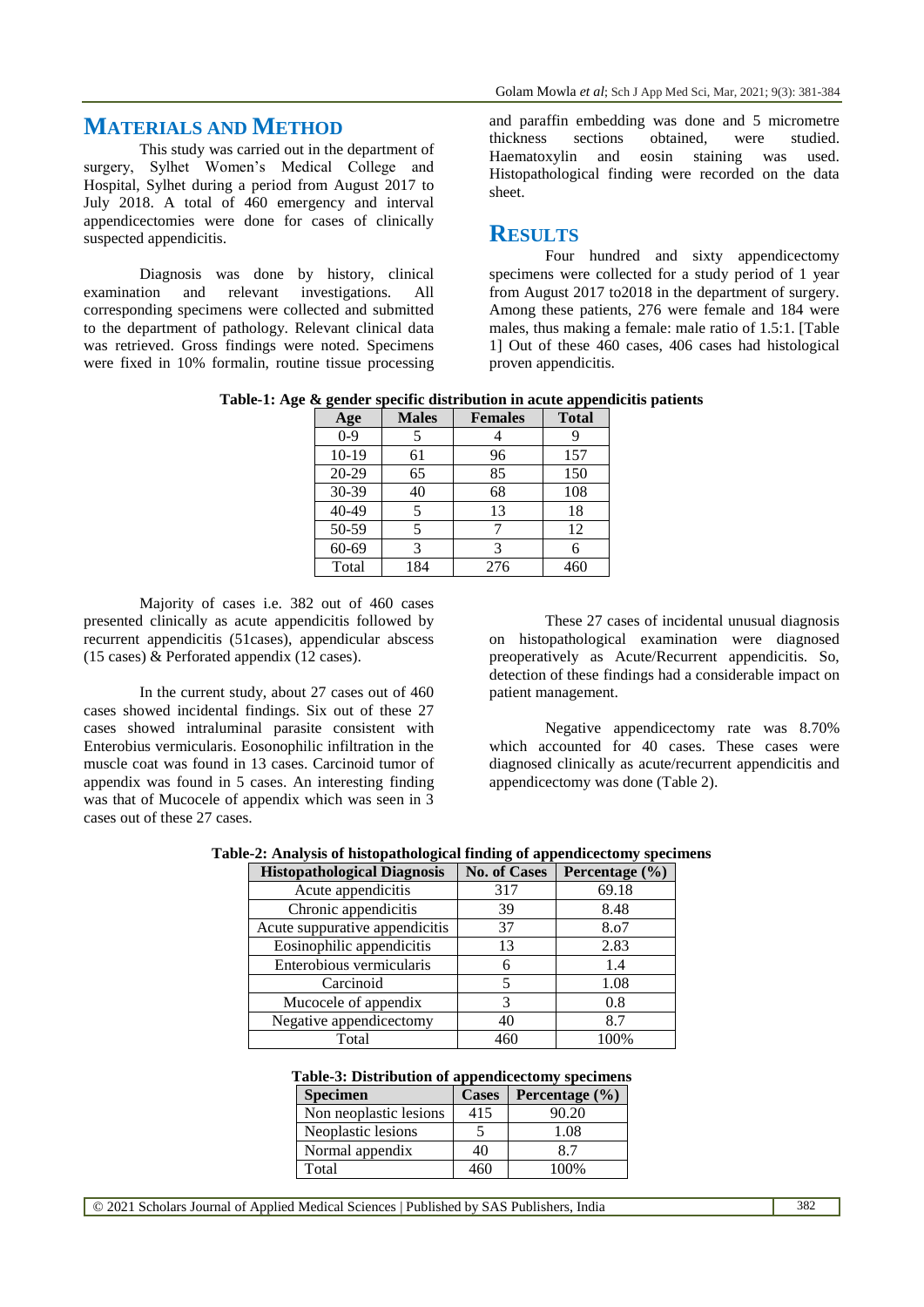### **DISCUSSION**

Acute appendicitis has been the most common surgical emergency for a number of decades and the appendicectomy is the most frequently performed abdominal operation. It accounts for about 40% of all surgical emergencies in the western world. It is less in Asian and African countries. Due to adoption of western diet and lifestyle, recent studies show that there is an increase in incidence of appendicitis in African and Asian countries. Incidence of appendicitis varies considerably by country, race, age, sex, geographic region, socio-economic status, dietary habits, and hygiene [4].

The vermiform appendix is considered by most to be a vestigial organ. Its clinical importance lays in its predilection for inflammation which results in clinical syndrome known as acute appendicitis. Acute appendicitis was recognized as a clinical entity first by Reginald Fitz. Soon afterwards, Charles Mc Burney described the clinical manifestation of acute appendicitis including the point of maximum tenderness in right iliac fossa, that's how it bears his name [5].

Obstruction is usually in the form of luminal obstructions such as faecolith, fibrosis or stricture which can lead to proliferation of aerobic and anaerobic bacteria. Lymphoid hyperplasia can also narrow the lumen leading to luminal obstruction. Once obstruction occurs, there is continued mucus secretion and inflammatory exudation which leads to increased intraluminal pressure resulting in obstruction of lymphatic drainage [5].

It has been observed that in around 15-30% of cases diagnosed as acute appendicitis, there is discrepancy between the histopathological and clinical diagnosis. The histopathological study of appendix has the advantage that it confirms the diagnosis of acute<br>appendicitis. Also, it reveals other important appendicitis. Also, it reveals pathological findings that may not be obvious on gross examination intraoperatively but may affect further clinical management of patient [6].

Regardless of advances in technology, there is no laboratory test or examination with adequate specificity and sensitivity to diagnose appendicitis consistently. Around 7% of the total population will be diagnosed with appendicitis in their lifetime with peak age incidence between 10 and 30 years [5].

The current study was done for a period of 1 year and shows the histopathological findings of 460 appendicectomy specimen in the Department of surgery Women's medical college, Sylhet. In this study, emergency appendicectomy were the most common cases followed by interval appendicectomy. Maximum number of patients (66.62%) who underwent appendicectomy belonged to the age group of 10-29

years [Table 1], which correlated with the study done by O Connell PR *et al*. which also showed that most of the appendicectomies were done in the second decade of life.5 Number of appendicectomies performed were more in females (60%) as compared to males (40%) which was not consistent with findings by Zulfikar *et al*. who studied 323 cases of appendicectomies retrospectively., in which, 196 (60.7%) were males and 127 (39.3%) were females.<sup>7</sup> This discrepancy is probably due to the name of our institution.

Among 460 appendicectomy specimens, 415 (90.13%) were found to be non-neoplastic lesions and only 05 (1.08%) cases were diagnosed as neoplastic lesions, remaining 40 (8.70%) cases showed normal histology of appendix [Table 3]. In a retrospective study by Blair *et al*. it was reported that 80% of appendicectomy cases were non-neoplastic lesions and 4% were neoplastic [8]. In the remaining cases (8.7%), normal histology of appendix was seen which was in concordance with our study.

In the present study, acute appendicitis accounted for the most common histopathological lesion for which appendicectomy was done and was seen in 69.18% of patients. These findings correlate with the study done by Blair *et al*. [8] and Edino *et al*. [9]

Our study included 13 cases (2.83%) of eosinophilic appendicitis. Eosinophilic appendicitis is characterized by lack of neutrophils; there is eosinophilic infiltration in muscle layer with oedema supporting muscle fibres [10]. It may be associated with helminthes infection. Many studies have revealed that Type I hypersensitivity may also trigger the condition [11].

The presence of Enterobius vermicularis in appendix usually produces symptoms resembling acute appendicitis. In our study, we reported 06 cases (1.4%) of Enterobius vermicularis presenting with features of acute appendicitis. Interestingly, it was an incidental finding in histopathological examination. Worldwide, the reported incidence of Enterobius infection in patients with symptoms of appendicitis ranges from  $0.2\%$  to 41.8% [12].

Other incidental findings diagnosed were 5 cases of carcinoid which accounted for 1.08% of total cases. Likewise, Hof *et al*. in their study diagnosed carcinoid in only (0.47%) cases [13]. Carcinoids are the most common appendiceal tumors and are characteristically small, firm, well circumscribed yellow brown lesions on gross examination [14]. Carcinoid tumor of appendix is found in 0.3%-2.27% of patients undergoing appendicectomy [15]. Clinical presentation of these tumors mimic appendicitis because they lead to luminal obstruction and produce increased levels of

© 2021 Scholars Journal of Applied Medical Sciences | Published by SAS Publishers, India 383